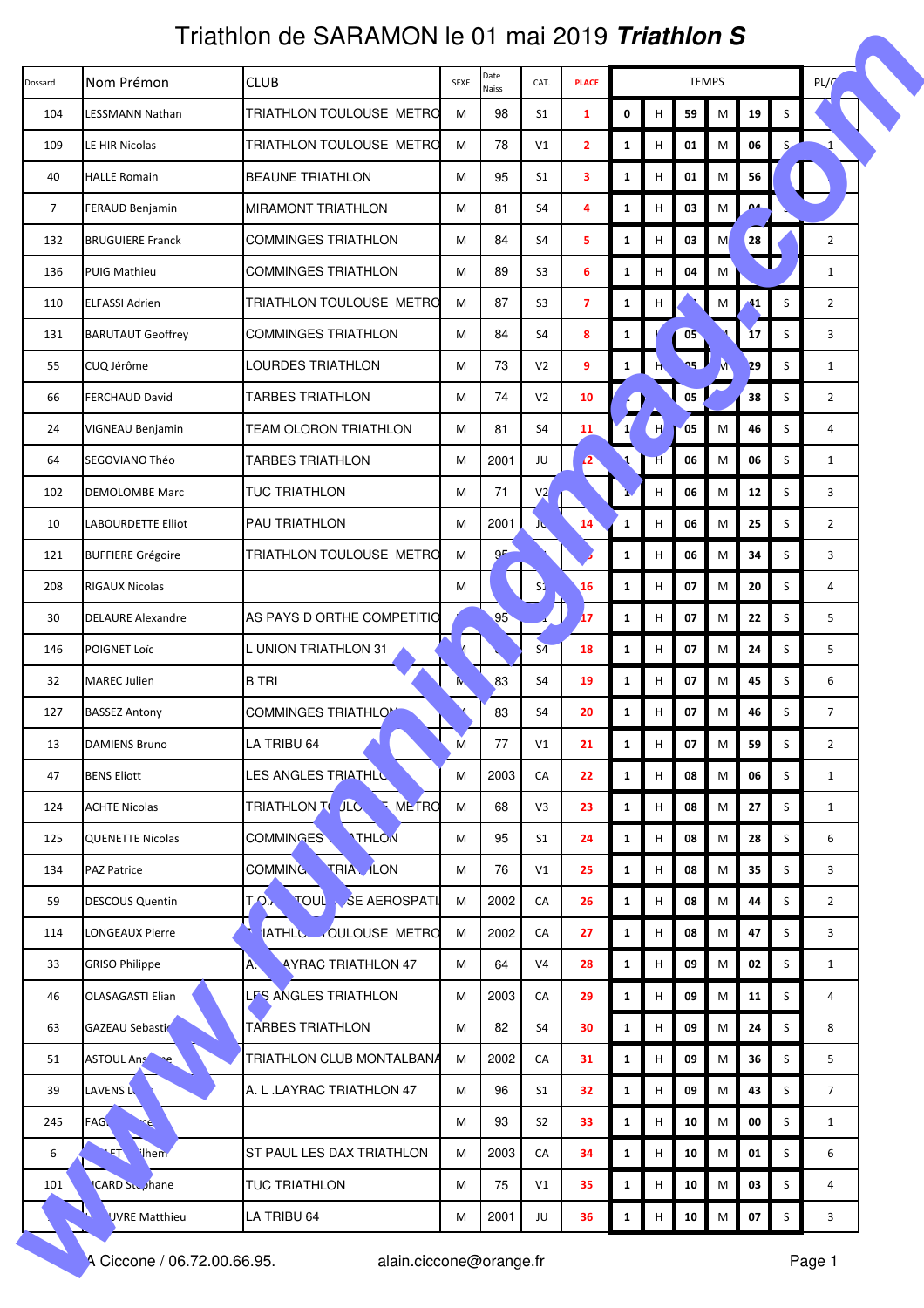|         | Triathlon de SARAMON le 01 mai 2019 <i>Triathlon S</i> |                                             |      |                  |                |              |              |   |            |           |    |         |                |  |
|---------|--------------------------------------------------------|---------------------------------------------|------|------------------|----------------|--------------|--------------|---|------------|-----------|----|---------|----------------|--|
| Dossard | Nom Prémon                                             | <b>CLUB</b>                                 | SEXE | Date<br>Naiss    | CAT.           | <b>PLACE</b> | <b>TEMPS</b> |   |            |           |    |         | PL/C           |  |
| 120     | <b>MARGARIDENC Thomas</b>                              | TRIATHLON TOULOUSE METRO                    | M    | 92               | S <sub>2</sub> | 37           | $\mathbf{1}$ | н | 10         | M         | 14 | S       |                |  |
| 149     | SILBERSTEIN David                                      | TARAHUMARAS MURET CLUB                      | M    | 82               | S4             | 38           | $\mathbf{1}$ | н | 10         | M         | 17 | S       |                |  |
| 31      | JOUANNE Fabien                                         | <b>B TRI</b>                                | M    | 83               | S4             | 39           | $\mathbf{1}$ | н | 10         | M         | 23 |         |                |  |
| 106     | PIERSON Lucien                                         | TRIATHLON TOULOUSE METRO                    | M    | 2001             | JU             | 40           | $\mathbf{1}$ | н | 10         | M         |    |         |                |  |
| 122     | <b>GIOVANNANGELI Vincent</b>                           | TRIATHLON TOULOUSE METRO                    | M    | 90               | S <sub>2</sub> | 41           | $\mathbf{1}$ | н | 10         | M         | 26 |         | 3              |  |
| 172     | <b>CERVANTES David</b>                                 | <b>SWIBIRUN</b>                             | M    | 89               | S <sub>3</sub> | 42           | $\mathbf{1}$ | н | 10         | M         |    |         | 3              |  |
| 103     | <b>CADEAC Antoine</b>                                  | TRIATHLON TOULOUSE METRO                    | M    | 2001             | JU             | 43           | $\mathbf{1}$ | н |            | M         | 34 | S       | 5              |  |
| 117     | <b>SIMMONDS Matthew</b>                                | TRIATHLON TOULOUSE METRO                    | M    | 98               | S1             | 44           | 1            |   | 10         |           | 35 | S       | 8              |  |
| 160     | <b>LEMERLE Antoine</b>                                 | TOBESPORT                                   | M    | 90               | S <sub>2</sub> | 45           | $\mathbf{1}$ | H | ل ه؛       |           | 36 | S       | 4              |  |
| 112     | <b>MEFFRE Vincent</b>                                  | TRIATHLON TOULOUSE METRO                    | M    | 90               | S <sub>2</sub> | 46           |              |   | 10         |           | 37 | S       | 5              |  |
| 113     | MARIONNEAU Mylène                                      | TRIATHLON TOULOUSE METRO                    | F    | 88               | S3             | 47           |              | H | 10         | M         | 44 | S       | 1              |  |
| 111     | <b>DALEAS Clément</b>                                  | TRIATHLON TOULOUSE METRO                    | M    | 93               | S <sub>2</sub> | $\sqrt{8}$   |              | H | 11         | M         | 30 | S       | 6              |  |
| 14      | <b>EVRARD Franck</b>                                   | LA TRIBU 64                                 | M    | 73               | V <sub>2</sub> |              |              | н | 11         | M         | 37 | S       | 4              |  |
| 200     | RAKOTONIRAINY Andoniaina                               |                                             | M    | 74               | $V_{\rm A}$    | 50           | $\mathbf{1}$ | н | 11         | M         | 52 | S       | 5              |  |
| 171     | <b>CERVANTES Mathias</b>                               | <b>SWIBIRUN</b>                             | M    | 9 <sup>o</sup>   |                |              | $\mathbf{1}$ | н | 11         | M         | 54 | S       | $\overline{7}$ |  |
| 16      | <b>COUSTAROT Armand</b>                                | LA TRIBU 64                                 | M    |                  |                | 52           | $\mathbf{1}$ | н | 12         | M         | 22 | S       | 5              |  |
| 21      | <b>JAULIN Nicolas</b>                                  | LA TRIBU 64                                 |      | 700 <sub>2</sub> |                | 53           | $\mathbf{1}$ | н | 12         | M         | 33 | S       | $\overline{7}$ |  |
| 178     | <b>DASQUE Ludovic</b>                                  |                                             |      |                  | S4             | 54           | $\mathbf{1}$ | н | 12         | M         | 41 | S       | 11             |  |
| 85      | SILVERTAND David                                       | A.S. MURET TRIATHLON                        | N.   | 74               | V <sub>2</sub> | 55           | $\mathbf{1}$ | н | 12         | M         | 44 | S       | 6              |  |
| 15      | <b>LAURENT Christophe</b>                              | LA TRIBU 64                                 |      | 74               | V <sub>2</sub> | 56           | $\mathbf{1}$ | н | 12         | M         | 47 | S       | $\overline{7}$ |  |
| 115     | <b>SAINT-BLANCAT Nicolas</b>                           | <b>TRIATHLON TOULOUT</b><br>ME <sub>N</sub> | M    | 92               | S <sub>2</sub> | 57           | $\mathbf{1}$ | H | 13         | M         | 00 | S       | 8              |  |
| 79      | <b>CHOURREAU Vincent</b>                               | A.S. MURET TRIATHLON                        | M    | 2000             | JU             | 58           | $\mathbf{1}$ | н | 13         | M         | 11 | S       | 6              |  |
| 17      | <b>FERAUD Nicky</b>                                    | LA TRIBU 64                                 | F.   | 81               | S4             | 59           | $\mathbf{1}$ | н | 13         | M         | 18 | S       | $\mathbf{1}$   |  |
| 236     | <b>JAULIN Stephane</b>                                 |                                             | M    | 69               | V3             | 60           | $\mathbf{1}$ | н | 13         | M         | 19 | S       | $\overline{2}$ |  |
| 155     | <b>BERZOSA José</b>                                    |                                             | M    | 71               | V <sub>2</sub> | 61           | $\mathbf{1}$ | Н | 13         | M         | 24 | S       | 8              |  |
| 153     | <b>CHAIX Charlène</b>                                  | <b>ENUL</b><br><b>CMI</b>                   | F.   | 88               | S <sub>3</sub> | 62           | $\mathbf{1}$ | н | 13         | M         | 46 | S       | $\overline{2}$ |  |
| 65      | <b>CAZAJUS Vincent</b>                                 | <b>RBES <i><u>Buta</u>THLON</i></b>         | M    | 81               | S4             | 63           | $\mathbf{1}$ | н | 13         | M         | 48 | S       | 12             |  |
| 107     | <b>DELAGARDE Lukas</b>                                 | <b>HLON TOULOUSE METRO</b><br>TK.           | M    | 2003             | CA             | 64           | $\mathbf{1}$ | н | ${\bf 13}$ | M         | 51 | S       | 8              |  |
| 61      | THIERSDEBAR Loïc                                       | <b>TOAC TOULOUSE AEROSPATI</b>              | M    | 84               | S4             | 65           | $\mathbf{1}$ | н | 13         | M         | 55 | S       | 13             |  |
| 99      | <b>OHANA David</b>                                     | <b>TUC TRIATHLON</b>                        | M    | 84               | S4             | 66           | $\mathbf{1}$ | н | 13         | M         | 59 | S       | 14             |  |
| 108     | ROMA Jules                                             | TRIATHLON TOULOUSE METRO                    | M    | 2003             | CA             | 67           | $\mathbf{1}$ | н | 14         | M         | 03 | S       | 9              |  |
| 80      | <b>CHENELLE</b><br>$\mathsf{r}$ c                      | A.S. MURET TRIATHLON                        | M    | 62               | V <sub>4</sub> | 68           | $\mathbf{1}$ | н | 14         | ${\sf M}$ | 07 | S       | $\overline{2}$ |  |
| 158     | LAPL<br>$\mathcal{P}$                                  | <b>TOBESPORT</b>                            | М    | 90               | S <sub>2</sub> | 69           | $\mathbf{1}$ | Н | 14         | ${\sf M}$ | 20 | $\sf S$ | 9              |  |
| 221     | <b>AST</b><br>ann                                      |                                             | M    | 88               | S <sub>3</sub> | 70           | $\mathbf{1}$ | н | 14         | M         | 34 | S       | 4              |  |
| 150     | TEVE Stephane                                          | <b>EQUIPE CMI</b>                           | М    | 74               | V <sub>2</sub> | 71           | $\mathbf{1}$ | н | 14         | M         | 39 | S       | 9              |  |
|         | Gilles                                                 | LA TRIBU 64                                 | М    | 73               | V <sub>2</sub> | 72           | $\mathbf{1}$ | н | 14         | M         | 50 | S       | 10             |  |
|         | A Ciccone / 06.72.00.66.95.                            | alain.ciccone@orange.fr                     |      |                  |                |              |              |   |            |           |    |         | Page 2         |  |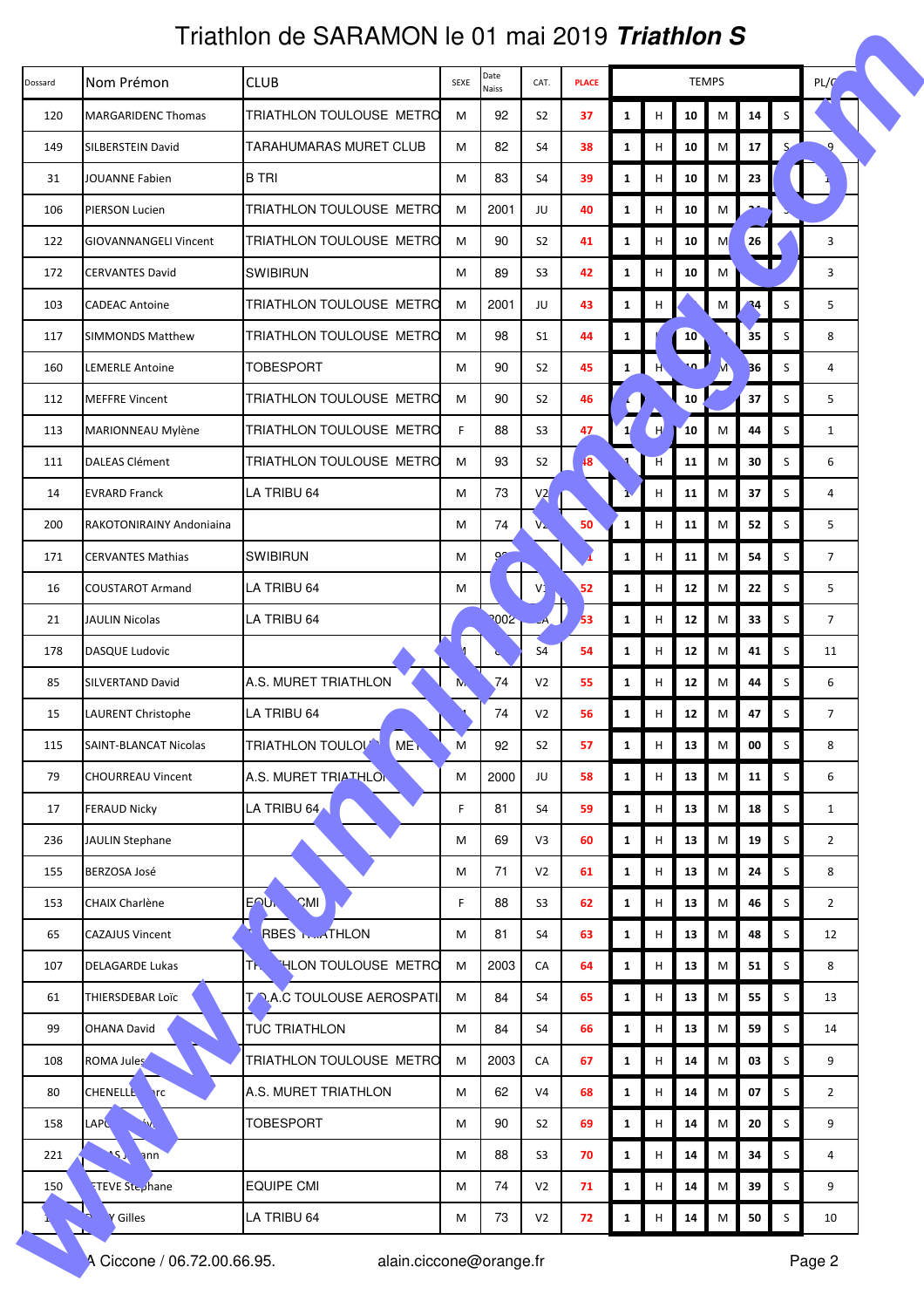|         | Triathlon de SARAMON le 01 mai 2019 <i>Triathlon S</i> |                            |      |                |                |                 |              |   |               |           |                |   |                |  |
|---------|--------------------------------------------------------|----------------------------|------|----------------|----------------|-----------------|--------------|---|---------------|-----------|----------------|---|----------------|--|
| Dossard | Nom Prémon                                             | <b>CLUB</b>                | SEXE | Date<br>Naiss  | CAT.           | <b>PLACE</b>    | <b>TEMPS</b> |   |               |           |                |   | PL/C           |  |
| 27      | <b>QUARCY Fabrice</b>                                  | AS PAYS D ORTHE COMPETITIO | M    | 75             | V1             | 73              | $\mathbf{1}$ | н | 15            | M         | 01             | S |                |  |
| 38      | LALANNE Johanna                                        | A. L.LAYRAC TRIATHLON 47   | F.   | 94             | S <sub>2</sub> | 74              | $\mathbf{1}$ | н | 15            | M         | 05             | S |                |  |
| 4       | <b>DUCOS Clarisse</b>                                  | S.U. AGEN TRIATHLON        | F.   | 69             | V <sub>3</sub> | 75              | $\mathbf{1}$ | н | 15            | M         | 16             |   |                |  |
| 141     | <b>LABELLE Gerard</b>                                  | <b>COMMINGES TRIATHLON</b> | M    | 79             | V1             | 76              | $\mathbf{1}$ | н | 15            | M         |                |   |                |  |
| 163     | <b>MIRTI Richard</b>                                   | CLUB DE LA DEFENSE DE VARC | M    | 66             | V3             | 77              | $\mathbf{1}$ | н | 15            | M         | 54             |   | 3              |  |
| 49      | <b>ROBERT Michel</b>                                   | <b>ALBI TRIATHLON</b>      | M    | 70             | V <sub>2</sub> | 78              | $\mathbf{1}$ | н | 15            | M         |                |   | 11             |  |
| 71      | <b>BOURGAISSE Pascal</b>                               | TOULOUSE TRIATHLON         | М    | 66             | V3             | 79              | $\mathbf{1}$ | н |               | M         | $\mathbf{v}_1$ | S | 4              |  |
| 207     | <b>ANDUIX Mathieu</b>                                  |                            | M    | 80             | S4             | 80              | 1            |   | <b>16</b>     |           | 0 <sub>5</sub> | S | 15             |  |
| 135     | <b>ESCOUBAS Christophe</b>                             | <b>COMMINGES TRIATHLON</b> | M    | 66             | V3             | 81              | $\mathbf{1}$ | H | ا ۽،          |           | 06             | S | 5              |  |
| 73      | <b>TEOFILI Fabrice</b>                                 | <b>TOULOUSE TRIATHLON</b>  | M    | 58             | V <sub>5</sub> | 82              |              |   | 16            |           | 08             | S | $\mathbf{1}$   |  |
| 43      | <b>OLASAGASTI Nathalie</b>                             | TRIATHLON CLUB CARCASSONN  | F    | 71             | V <sub>2</sub> | 83              |              | H | <sup>16</sup> | M         | 11             | S | 1              |  |
| 18      | LOTZ Agathe                                            | LA TRIBU 64                | F    | 2003           | CA             | $\overline{34}$ |              | H | 16            | M         | 33             | S | $\mathbf{1}$   |  |
| 218     | <b>WRIGHT Robert</b>                                   |                            | M    | 68             | V <sub>3</sub> |                 |              | н | 16            | M         | 56             | S | 6              |  |
| 156     | <b>FERRE Nicolas</b>                                   | <b>TOBESPORT</b>           | M    | 71             | $V_{\rm A}$    | 86              | 1            | н | 17            | M         | 36             | S | 12             |  |
| 34      | <b>GARBAY Bruno</b>                                    | A. L.LAYRAC TRIATHLON 47   | M    | 8 <sup>o</sup> |                |                 | $\mathbf{1}$ | н | 17            | M         | 40             | S | 16             |  |
| 140     | SZYMCZAK Julien                                        | <b>COMMINGES TRIATHLON</b> | M    |                | S1             | 88              | $\mathbf{1}$ | H | 17            | M         | 44             | S | 9              |  |
| 3       | <b>YON Pascal</b>                                      | S.U. AGEN TRIATHLON        |      | 69             |                | 89              | $\mathbf{1}$ | н | 17            | M         | 50             | S | $\overline{7}$ |  |
| 164     | <b>MEDINA Cedric</b>                                   | CLUB DE LA DEFENSE DE VARC |      |                | V1             | 90              | $\mathbf{1}$ | н | 17            | M         | 51             | S | 8              |  |
| 126     | PAYRAU Killian                                         | <b>COMMINGES TRIATHLON</b> | N.   | 2003           | CA             | 91              | $\mathbf{1}$ | н | 17            | M         | 58             | S | 10             |  |
| 240     | ROUX Gérald                                            |                            |      | 74             | V <sub>2</sub> | 92              | $\mathbf{1}$ | н | 17            | M         | 59             | S | 13             |  |
| 36      | <b>MERCIER Antoine</b>                                 | A. L.LAYRAC TRIATH<br>N 47 | M    | 75             | V1             | 93              | $\mathbf{1}$ | н | 18            | M         | 01             | S | 9              |  |
| 8       | <b>HAU Didier</b>                                      | PAU TRIATHLON              | M    | 72             | V <sub>2</sub> | 94              | $\mathbf{1}$ | н | 18            | M         | 07             | S | 14             |  |
| 192     | <b>ANDREINI Manuel</b>                                 |                            | M    | 80             | S4             | 95              | $\mathbf{1}$ | н | 18            | M         | 13             | S | 17             |  |
| 57      | <b>SIMMONDS Mark</b>                                   | LOURDES TRI<br><b>VLON</b> | M    | 58             | V <sub>5</sub> | 96              | $\mathbf{1}$ | н | 18            | M         | 15             | S | $\overline{2}$ |  |
| 19      | <b>ISSOULIE Marie</b>                                  | LA TRIBU                   | F    | 2003           | CA             | 97              | $\mathbf{1}$ | Н | 18            | M         | 16             | S | $\overline{2}$ |  |
| 203     | <b>BACLES Mickaël</b>                                  |                            | M    | 94             | S <sub>2</sub> | 98              | $\mathbf{1}$ | н | 18            | M         | 18             | S | 10             |  |
| 42      | <b>SIRON Daniel</b>                                    | IATHLE. ATTITUDE VINCENI   | M    | 60             | V <sub>4</sub> | 99              | $\mathbf{1}$ | н | 18            | M         | 28             | S | 3              |  |
| 230     | <b>LACOMME Vincent</b>                                 |                            | М    | 99             | S <sub>1</sub> | 100             | $\mathbf{1}$ | н | ${\bf 18}$    | M         | 40             | S | 10             |  |
| 12      | TOURNIER Christophe                                    | L/ TRIBU 64                | M    | 74             | V <sub>2</sub> | 101             | $\mathbf{1}$ | н | 18            | M         | 48             | S | 15             |  |
| 74      | <b>ANTOINE Amand</b>                                   | TOULOUSE TRIATHLON         | F.   | 87             | S <sub>3</sub> | 102             | $\mathbf{1}$ | н | 19            | M         | 03             | S | 3              |  |
| 216     | SAILLOUR L7<br>৲nt                                     |                            | M    | 72             | V <sub>2</sub> | 103             | $\mathbf{1}$ | н | 19            | M         | 24             | S | 16             |  |
| 116     | MALBREL<br>rine                                        | TRIATHLON TOULOUSE METRO   | F    | 2001           | JU             | 104             | $\mathbf{1}$ | н | 19            | M         | 30             | S | $\mathbf{1}$   |  |
| 186     | PICA.<br>η٢                                            | <b>MAC'ADAM COLOMIERS</b>  | M    | 83             | S4             | 105             | $\mathbf{1}$ | н | ${\bf 19}$    | ${\sf M}$ | 45             | S | 18             |  |
| 35      | Stephan<br>$\mathcal{M}^{\mathcal{F}}$                 | A. L.LAYRAC TRIATHLON 47   | M    | 75             | V1             | 106             | $\mathbf{1}$ | н | 20            | M         | 02             | S | 10             |  |
| 166     | ARCIA Faulen                                           |                            | M    | 84             | S <sub>4</sub> | 107             | $\mathbf{1}$ | н | 20            | M         | 21             | S | 19             |  |
|         | DIE Alban                                              | A.S. MURET TRIATHLON       | M    | 2001           | JU             | 108             | $\mathbf{1}$ | н | 20            | M         | 34             | S | $\overline{7}$ |  |
|         | A Ciccone / 06.72.00.66.95.                            | alain.ciccone@orange.fr    |      |                |                |                 |              |   |               |           |                |   | Page 3         |  |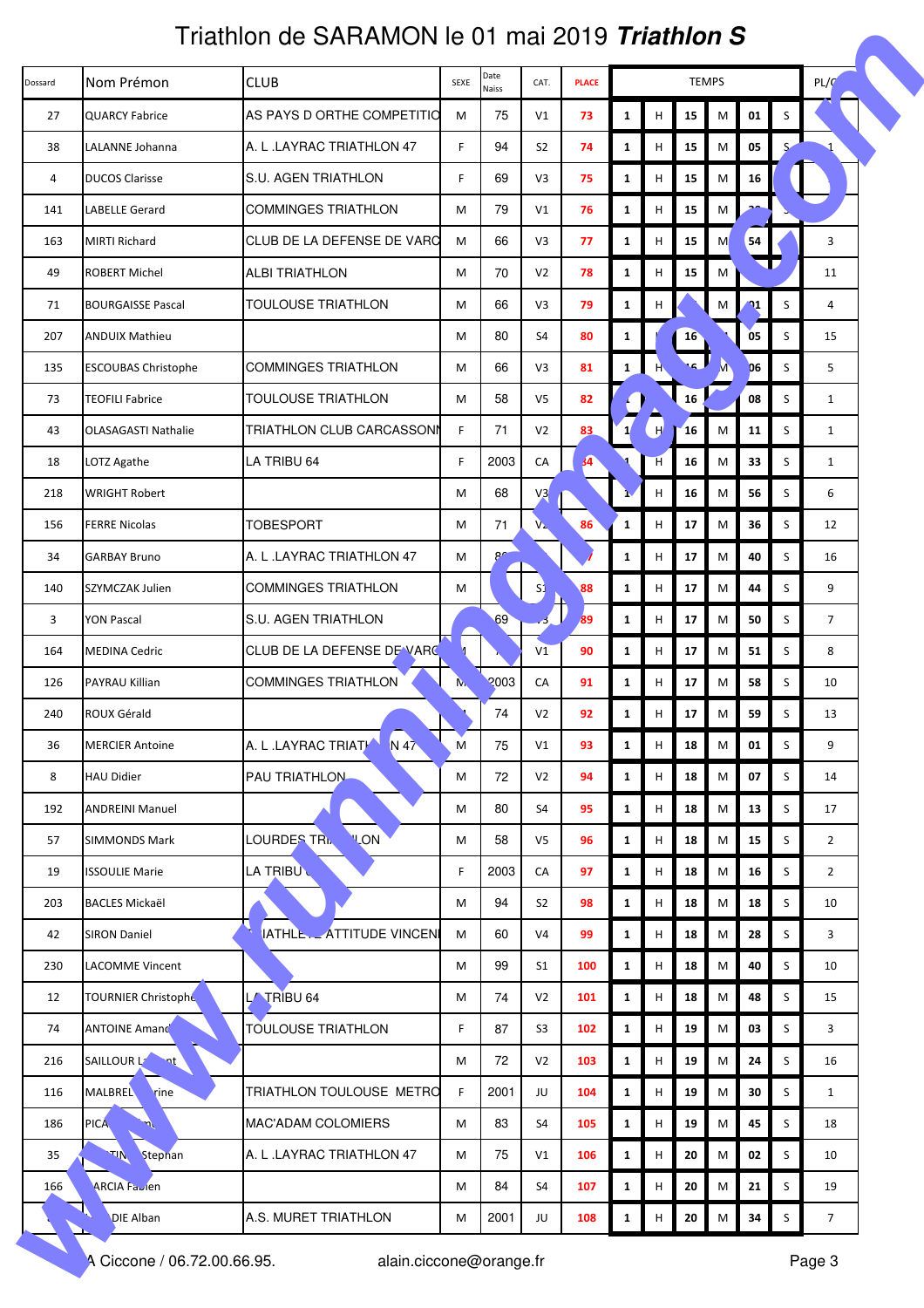|         | Triathlon de SARAMON le 01 mai 2019 <i>Triathlon S</i> |                                     |      |               |                |              |              |   |             |   |            |         |                |  |
|---------|--------------------------------------------------------|-------------------------------------|------|---------------|----------------|--------------|--------------|---|-------------|---|------------|---------|----------------|--|
| Dossard | Nom Prémon                                             | <b>CLUB</b>                         | SEXE | Date<br>Naiss | CAT.           | <b>PLACE</b> | <b>TEMPS</b> |   |             |   |            |         | PL/C           |  |
| 247     | LASSAVE Anthony                                        |                                     | M    | 93            | S <sub>2</sub> | 109          | $\mathbf{1}$ | н | 20          | M | 53         | S       |                |  |
| 157     | <b>CAVALIE JEROME</b>                                  | <b>TOBESPORT</b>                    | M    | 73            | V <sub>2</sub> | 110          | $\mathbf{1}$ | н | 20          | M | 57         | S       |                |  |
| 212     | <b>BORD Nicolas</b>                                    |                                     | М    | 77            | V1             | 111          | $\mathbf{1}$ | н | 21          | M | 23         |         |                |  |
| 67      | <b>GARLET Valéry</b>                                   | <b>TARBES TRIATHLON</b>             | M    | 72            | V <sub>2</sub> | 112          | $\mathbf{1}$ | н | 21          | M |            |         |                |  |
| 20      | <b>DANGLADE Emma</b>                                   | LA TRIBU 64                         | F    | 2003          | CA             | 113          | $\mathbf{1}$ | н | 21          | M | 35         |         | 3              |  |
| 169     | <b>COLLIN Stéphane</b>                                 |                                     | M    | 62            | V <sub>4</sub> | 114          | $\mathbf{1}$ | н | 21          | M |            |         | 4              |  |
| 5       | <b>BIGAUD Laurence</b>                                 | ASPTT. MARMANDE TRIATHLON           | F    | 70            | V <sub>2</sub> | 115          | $\mathbf{1}$ | Н |             | M | 17         | S       | $\overline{2}$ |  |
| 195     | PASCUAL OLIVER Alejandro                               |                                     | M    | 90            | S <sub>2</sub> | 116          | 1            |   | 21          |   | 48         | S       | 12             |  |
| 154     | CASSARO Simon                                          | LUREAU SPORT TRAINING               | M    | 87            | S <sub>3</sub> | 117          | $\mathbf{1}$ | H | <u>ng  </u> |   | 06         | S       | 5              |  |
| 173     | <b>GODEAU Marie</b>                                    |                                     | F    | 85            | S <sub>3</sub> | 118          |              |   | 22          |   | 07         | S       | $\overline{4}$ |  |
| 26      | LE VEZIEL emmanuelle                                   | AS PAYS D ORTHE COMPETITIO          | F    | 80            | S4             | 119          |              | H | 22          | M | 28         | S       | $\overline{2}$ |  |
| 123     | VAN TORNHOUT Juliette                                  | TRIATHLON TOULOUSE METRO            | F    | 94            | S <sub>2</sub> | 20           |              | H | 22          | M | 28         | S       | $\overline{2}$ |  |
| 128     | <b>PANIEZ Matthieu</b>                                 | <b>COMMINGES TRIATHLON</b>          | M    | 87            | S <sub>3</sub> |              |              | н | 22          | M | 40         | S       | 6              |  |
| 77      | LECORNET Jean Yves                                     | TOULOUSE TRIATHLON                  | M    | 66            | $V_{\rm b}$    | 122          | $\mathbf{1}$ | н | 22          | M | 46         | S       | 8              |  |
| 224     | <b>FLAGEUL François</b>                                | <b>LAPEYRE CREW</b>                 | М    | $8 +$         |                | 3            | $\mathbf{1}$ | н | 22          | M | 48         | S       | 20             |  |
| 183     | <b>LALOUM Patrick</b>                                  |                                     | M    |               |                | 124          | $\mathbf{1}$ | H | 22          | M | 53         | S       | 5              |  |
| 202     | <b>SAISSET Guillaume</b>                               | A.S. MURET TRIATHLON                |      | 88            |                | 125          | $\mathbf{1}$ | н | 23          | M | 06         | S       | $\overline{7}$ |  |
| 89      | <b>GELOT THOMAS</b>                                    | SPLACH L ISLE JOURDAIN TRI D        |      |               | S4             | 126          | $\mathbf{1}$ | н | 23          | M | 14         | S       | 21             |  |
| 91      | <b>GOUZENE Benoit</b>                                  | SPLACH L ISLE JOURDAIN T            | N.   | 89            | S <sub>3</sub> | 127          | $\mathbf{1}$ | н | 23          | M | 32         | S       | 8              |  |
| 187     | <b>REYNES Stephan</b>                                  | MAC'ADAM COLOMIERS                  |      | 69            | V3             | 128          | $\mathbf{1}$ | н | 23          | M | 50         | S       | 9              |  |
| 69      | <b>LASSERE Loris</b>                                   | <b>TARBES TRIATHLOM</b>             | M    | 92            | S <sub>2</sub> | 129          | $\mathbf{1}$ | н | 23          | M | 55         | S       | 13             |  |
| 137     | LOPEZ Olivier                                          | <b>COMMINGES TRIATHLO</b>           | M    | 73            | V <sub>2</sub> | 130          | $\mathbf{1}$ | н | 24          | M | 09         | S       | 19             |  |
| 168     | <b>ARMAND THIBAUD</b>                                  |                                     | M    | 85            | S <sub>3</sub> | 131          | $\mathbf{1}$ | н | 24          | M | 11         | S       | 9              |  |
| 215     | <b>MONTHEIL Guillaume</b>                              |                                     | M    | 78            | V1             | 132          | $\mathbf{1}$ | н | 24          | M | 18         | S       | 12             |  |
| 185     | <b>NICOLAS Samuel</b>                                  |                                     | M    | 77            | V1             | 133          | $\mathbf{1}$ | н | 24          | M | 25         | S       | 13             |  |
| 198     | TANTIN Jérôme                                          | <b>MTHLON</b><br>ALL.<br><b>ACT</b> | M    | 83            | S4             | 134          | $\mathbf{1}$ | н | 24          | M | 25         | S       | 22             |  |
| 50      | <b>MOUTONNET Fred</b>                                  | <b>IATHLCCLUB MONTALBANA</b>        | M    | 72            | V <sub>2</sub> | 135          | $\mathbf{1}$ | н | 24          | M | 27         | S       | 20             |  |
| 58      | <b>JUANAS FERNANDEZ Maria</b>                          | C TOULOUSE AEROSPATI<br>TN          | F    | 90            | S <sub>2</sub> | 136          | $\mathbf{1}$ | н | 24          | M | 30         | S       | 3              |  |
| 54      | <b>SLIMAK Natacha</b>                                  |                                     | F    | 71            | V <sub>2</sub> | 137          | $\mathbf{1}$ | н | 24          | M | 31         | S       | 3              |  |
| 242     | OLLIVIER Jean-Ba                                       |                                     | М    | 88            | S <sub>3</sub> | 138          | $\mathbf{1}$ | н | 24          | M | 38         | S       | 10             |  |
| 170     | <b>BONET Loïc</b>                                      |                                     | M    | 98            | S <sub>1</sub> | 139          | $\mathbf{1}$ | н | 24          | M | 54         | S       | 11             |  |
| 86      | <b>SILVERTAL</b><br>Carole                             | A.S. MURET TRIATHLON                | F.   | 72            | V <sub>2</sub> | 140          | $\mathbf{1}$ | н | 25          | M | 02         | S       | 4              |  |
| 227     | <b>HEBL</b><br>47                                      |                                     | М    | 71            | V <sub>2</sub> | 141          | $\mathbf{1}$ | н | 25          | M | 09         | $\sf S$ | 21             |  |
| 152     | $\mathcal{E}$<br><b>hjamin</b>                         | <b>EQUIPE CMI</b>                   | M    | 84            | S4             | 142          | $\mathbf{1}$ | н | 25          | M | 16         | S       | 23             |  |
| 143     | <b>PCOGE Audrey</b>                                    | <b>COMMINGES TRIATHLON</b>          | F    | 82            | S <sub>4</sub> | 143          | $\mathbf{1}$ | н | 25          | M | 24         | S       | 3              |  |
|         | <b>CHE Emmanuel</b>                                    | SPLACH L ISLE JOURDAIN TRI D        | M    | 74            | V <sub>2</sub> | 144          | $\mathbf{1}$ | н | 25          | M | ${\bf 26}$ | S       | 22             |  |
|         | A Ciccone / 06.72.00.66.95.                            | alain.ciccone@orange.fr             |      |               |                |              |              |   |             |   |            |         | Page 4         |  |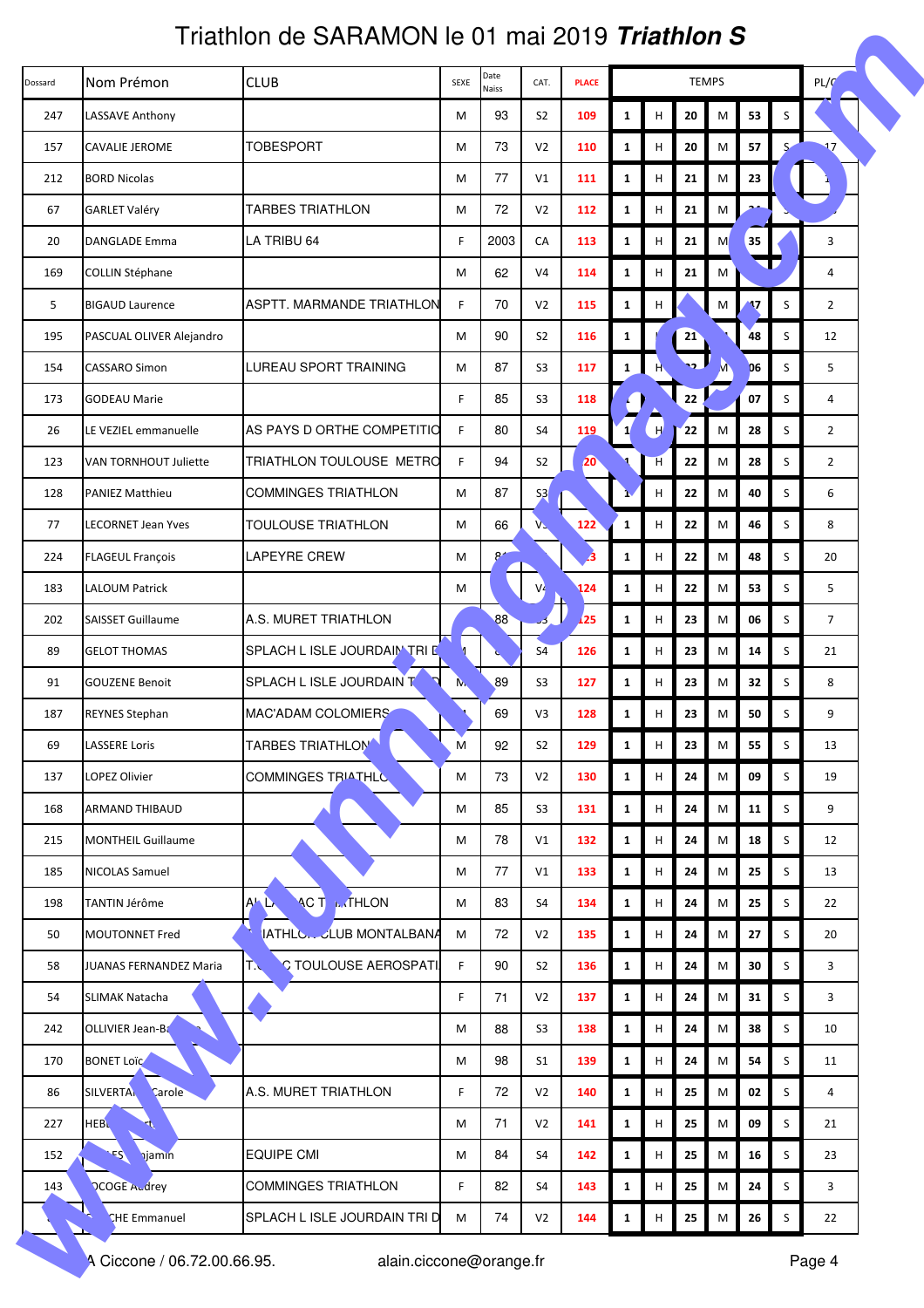|                | Triathlon de SARAMON le 01 mai 2019 <i>Triathlon S</i> |                            |      |                 |                |              |              |   |              |           |            |             |                |  |
|----------------|--------------------------------------------------------|----------------------------|------|-----------------|----------------|--------------|--------------|---|--------------|-----------|------------|-------------|----------------|--|
| Dossard        | Nom Prémon                                             | <b>CLUB</b>                | SEXE | Date<br>Naiss   | CAT.           | <b>PLACE</b> | <b>TEMPS</b> |   |              |           |            |             | PL/C           |  |
| 196            | <b>DANDIN Lucile</b>                                   |                            | F    | 2000            | JU             | 145          | $\mathbf{1}$ | н | 25           | M         | 26         | S           |                |  |
| 142            | <b>TISSINIER Philippe</b>                              | <b>COMMINGES TRIATHLON</b> | M    | 72              | V <sub>2</sub> | 146          | $\mathbf{1}$ | н | 25           | M         | 28         | S           | 23             |  |
| 228            | PUISSEGUR Jérémy                                       | <b>COMMINGES TRIATHLON</b> | M    | 97              | S <sub>1</sub> | 147          | $\mathbf{1}$ | н | 26           | M         | 06         |             |                |  |
| 244            | <b>LALLEMENT Yannick</b>                               |                            | М    | 73              | V <sub>2</sub> | 148          | $\mathbf{1}$ | н | 26           | M         |            |             |                |  |
| 48             | <b>JASSE Muriel</b>                                    | <b>ALBI TRIATHLON</b>      | F.   | 75              | V1             | 149          | $\mathbf{1}$ | н | 26           | M         | <b>12</b>  |             | $\mathbf{1}$   |  |
| 97             | <b>ROUSSEL Clement</b>                                 | <b>TUC TRIATHLON</b>       | М    | 83              | S4             | 150          | $\mathbf{1}$ | н | 26           | M         |            |             | 24             |  |
| 68             | <b>DUCASTAING Michel</b>                               | <b>TARBES TRIATHLON</b>    | M    | 66              | V3             | 151          | $\mathbf{1}$ | н |              | M         | 37         | $\sf S$     | 10             |  |
| 37             | <b>SENTEX Jean Marc</b>                                | A. L. LAYRAC TRIATHLON 47  | M    | 62              | V <sub>4</sub> | 152          | 1            |   | 26           |           | 44         | S           | 6              |  |
| 138            | SABES Johann                                           | <b>COMMINGES TRIATHLON</b> | М    | 79              | V1             | 153          | $\mathbf{1}$ | H | $\mathbf{v}$ |           | D6         | S           | 14             |  |
| 233            | <b>HIAS Gregory</b>                                    |                            | М    | 81              | S4             | 154          |              |   | 27           |           | 08         | S           | 25             |  |
| 25             | <b>FERNANDEZ Daniel</b>                                | AS PAYS D ORTHE COMPETITIO | M    | 73              | V <sub>2</sub> | 155          |              | H | 27           | M         | 45         | S           | 25             |  |
| 52             | <b>GOMEZ TOIBA Angelique</b>                           | TRIATHLON CLUB MONTALBANA  | F    | 74              | V <sub>2</sub> | 56           |              | H | 27           | M         | 53         | S           | 5              |  |
| 214            | <b>MONTHEIL Jf</b>                                     | TRI 12 RODEZ               | M    | 73              | V <sub>2</sub> |              |              | н | 28           | M         | 21         | S           | 26             |  |
| 100            | NIETO ESPEJO Eva                                       | TUC TRIATHLON              | F.   | 85              | $S_{\geq}$     | 158          | $\mathbf{1}$ | н | 28           | M         | 26         | S           | 5              |  |
| 190            | <b>ROCHE Fabien</b>                                    |                            | M    | 7 <sup>c</sup>  |                | و,           | $\mathbf{1}$ | н | 28           | M         | 47         | S           | 27             |  |
| 241            | <b>AGUERA Alain</b>                                    |                            | M    |                 |                | 160          | $\mathbf{1}$ | H | 28           | M         | 49         | S           | 15             |  |
| 248            | <b>PERRIER Arnaud</b>                                  |                            |      | 75 <sup>°</sup> |                | 161          | $\mathbf{1}$ | н | 28           | M         | 51         | S           | 16             |  |
| 76             | <b>CARCY Christelle</b>                                | TOULOUSE TRIATHLON         |      |                 | V3             | 162          | $\mathbf{1}$ | н | 28           | M         | 54         | S           | $\overline{2}$ |  |
| 165            | <b>SOUMEILHAN LANDES Marie</b>                         |                            |      | 82              | S4             | 163          | $\mathbf{1}$ | н | 29           | M         | 54         | S           | 4              |  |
| 181            | <b>HOLBACH Grégory</b>                                 |                            |      | 82              | S4             | 164          | $\mathbf{1}$ | н | 29           | M         | 58         | S           | 26             |  |
| 197            | <b>BERTHO Justine</b>                                  |                            | F.   | 90              | S <sub>2</sub> | 165          | $\mathbf{1}$ | н | 29           | M         | 59         | S           | 4              |  |
| 177            | <b>MARTINEZ Stephane</b>                               |                            | M    | 83              | S4             | 166          | $\mathbf{1}$ | н | 30           | M         | 06         | S           | 27             |  |
| 205            | <b>SENAC Jerome</b>                                    |                            | M    | 76              | V1             | 167          | $\mathbf{1}$ | н | 30           | M         | 22         | S           | 17             |  |
| 144            | <b>CABRELLI Clément</b>                                | THLON<br><b>COMMINGES</b>  | M    | 81              | S4             | 168          | $\mathbf{1}$ | н | 30           | M         | 29         | $\mathsf S$ | 28             |  |
| $\overline{2}$ | <b>GIRARDI Bertrand</b>                                | <b>ATHLON</b><br>S.U. AGEN | M    | 78              | V1             | 169          | $\mathbf{1}$ | Н | 30           | M         | 39         | S           | 18             |  |
| 211            | LABORIE Jean Paul                                      |                            | M    | 68              | V3             | 170          | $\mathbf{1}$ | н | 30           | M         | 48         | S           | 11             |  |
| 174            | POUJADE Ludovic                                        |                            | M    | 83              | S4             | 171          | $\mathbf{1}$ | н | 30           | M         | 52         | S           | 29             |  |
| 201            | <b>DEBIN Arnaud</b>                                    |                            | M    | 70              | V <sub>2</sub> | 172          | $\mathbf{1}$ | н | 30           | M         | 59         | S           | 28             |  |
| 72             | <b>FAURE Nicolas</b>                                   | <b>TOULOUSE TRIATHLON</b>  | M    | 89              | S <sub>3</sub> | 173          | $\mathbf{1}$ | н | 31           | M         | 06         | S           | 11             |  |
| 53             | <b>TELMON Martino</b>                                  | LOURDES TRIATHLON          | F    | 72              | V <sub>2</sub> | 174          | $\mathbf{1}$ | н | 31           | M         | 16         | S           | 6              |  |
| 44             | DAURES Véremaue                                        | TRIATHLON CLUB CARCASSONN  | F    | 75              | V1             | 175          | $\mathbf{1}$ | н | 31           | M         | 17         | S           | $\overline{2}$ |  |
| 176            | <b>FUERTES</b><br><b>hud</b>                           |                            | M    | 87              | S <sub>3</sub> | 176          | $\mathbf{1}$ | н | 31           | M         | 22         | $\sf S$     | 12             |  |
| 93             | AUD.<br>$\mathcal{N}$<br>e                             | PORTET TRIATHLON           | F.   | 77              | V1             | 177          | $\mathbf{1}$ | н | 31           | ${\sf M}$ | 38         | $\sf S$     | 3              |  |
| 94             | Domr<br>$R^{\mathbf{p}}$                               | PORTET TRIATHLON           | F.   | 73              | V <sub>2</sub> | 178          | $\mathbf{1}$ | н | 31           | M         | 38         | S           | $\overline{7}$ |  |
| 95             | <b>LAIN Vancrie</b>                                    | TUC TRIATHLON              | F.   | 68              | V3             | 179          | $\mathbf{1}$ | н | 31           | M         | 38         | S           | 3              |  |
|                | <b>RCADE Fabien</b>                                    |                            | M    | 79              | V1             | 180          | $\mathbf{1}$ | н | 32           | M         | ${\bf 12}$ | S           | 19             |  |
|                | A Ciccone / 06.72.00.66.95.                            | alain.ciccone@orange.fr    |      |                 |                |              |              |   |              |           |            |             | Page 5         |  |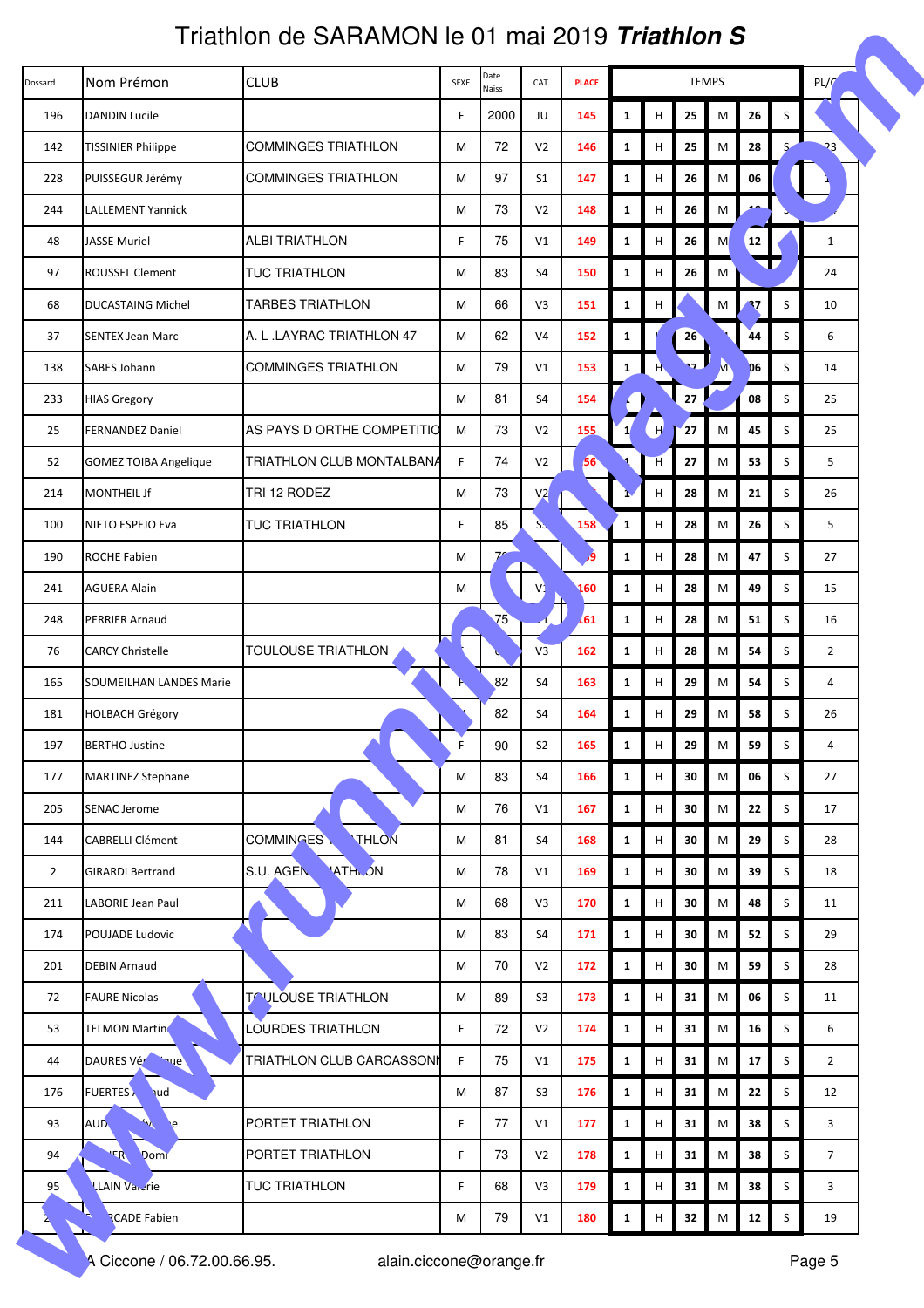|              | Triathlon de SARAMON le 01 mai 2019 <i>Triathlon S</i> |                                         |             |               |                |              |                       |   |                      |           |    |         |                |  |
|--------------|--------------------------------------------------------|-----------------------------------------|-------------|---------------|----------------|--------------|-----------------------|---|----------------------|-----------|----|---------|----------------|--|
| Dossard      | Nom Prémon                                             | <b>CLUB</b>                             | SEXE        | Date<br>Naiss | CAT.           | <b>PLACE</b> | <b>TEMPS</b>          |   |                      |           |    |         | PL/G           |  |
| 246          | <b>NOUVELIERE Frederic</b>                             |                                         | М           | 80            | S4             | 181          | $\mathbf{1}$          | н | 32                   | M         | 15 | S       |                |  |
| 184          | <b>DEFEYER Gilles</b>                                  | <b>MONTAUBAN ATHLETISME</b>             | M           | 69            | V3             | 182          | $\mathbf{1}$          | н | 32                   | M         | 26 | S       | 12             |  |
| 139          | <b>SANCHEZ Rose</b>                                    | <b>COMMINGES TRIATHLON</b>              | F           | 88            | S <sub>3</sub> | 183          | $\mathbf{1}$          | н | 32                   | M         | 31 |         |                |  |
| 75           | <b>GUILLEVIC Sylvestre</b>                             | TOULOUSE TRIATHLON                      | М           | 73            | V <sub>2</sub> | 184          | $\mathbf{1}$          | н | 32                   | M         |    |         |                |  |
| 119          | <b>DELAS Sébastien</b>                                 | TRIATHLON TOULOUSE METRO                | M           | 77            | V1             | 185          | $\mathbf{1}$          | н | 33                   | M         | 06 |         | 20             |  |
| 217          | <b>GRIVEAU Camille</b>                                 |                                         | F           | 92            | S <sub>2</sub> | 186          | $\mathbf{1}$          | н | 33                   | M         |    |         | 5              |  |
| 98           | <b>BRUNET Isabelle</b>                                 | <b>TUC TRIATHLON</b>                    | F           | 80            | S4             | 187          | $\mathbf{1}$          | н |                      | M         | 16 | S       | 5              |  |
| 56           | <b>SIMMONDS Sally</b>                                  | LOURDES TRIATHLON                       | F.          | 65            | V3             | 188          | 1                     |   | 33                   |           | 50 | S       | 4              |  |
| 189          | <b>ROCHE Stephane</b>                                  |                                         | М           | 64            | V <sub>4</sub> | 189          | $\mathbf{1}$          | H | $\cdot$ <sub>4</sub> |           | D3 | S       | $\overline{7}$ |  |
| 191          | <b>MACE Eric</b>                                       |                                         | M           | 74            | V <sub>2</sub> | 190          |                       |   | 34                   |           | 06 | S       | 30             |  |
| 194          | <b>HARDY Romain</b>                                    | <b>USA TRIATHLON</b>                    | М           | 88            | S <sub>3</sub> | 191          | $\mathbf{1}^{\prime}$ | H | 34                   | M         | 23 | S       | 13             |  |
| 188          | <b>CAMUSSO Laure</b>                                   |                                         | F.          | 75            | V1             | 92           |                       | H | 34                   | M         | 37 | S       | 4              |  |
| 232          | <b>BAR Tristan</b>                                     |                                         | M           | 82            | S <sub>4</sub> |              |                       | н | 34                   | M         | 42 | S       | 31             |  |
| 204          | <b>SUTTO Myriam</b>                                    |                                         | F.          | 80            | S <sub>1</sub> | 194          | $\mathbf{1}$          | н | 34                   | M         | 47 | S       | 6              |  |
| 220          | PIGNEROL Benoit                                        |                                         | М           | $7^{\circ}$   |                | 5            | $\mathbf{1}$          | н | 35                   | M         | 31 | S       | 21             |  |
| 229          | PRECHEUR Yoann                                         |                                         | M           |               |                | 196          | $\mathbf{1}$          | н | 35                   | M         | 33 | S       | 22             |  |
| 96           | <b>BALLESTER SERGE</b>                                 | TUC TRIATHLON                           |             | 52            |                | 197          | $\mathbf{1}$          | н | 35                   | M         | 35 | S       | $\mathbf{1}$   |  |
| 159          | <b>BALASTEGUI Eric</b>                                 | <b>TOBESPORT</b>                        |             |               | V <sub>4</sub> | 198          | $\mathbf{1}$          | н | 35                   | M         | 53 | S       | 8              |  |
| 226          | <b>DUCOMBS Bernard</b>                                 | SÉMÉAC OLYMPIQUE ATHLE                  | N.          | 61            | V <sub>4</sub> | 199          | $\mathbf{1}$          | н | 35                   | M         | 53 | S       | 9              |  |
| 206          | <b>CROQUET Vincent</b>                                 | <b>CROQUET</b>                          |             | 72            | V <sub>2</sub> | 200          | $\mathbf{1}$          | н | 35                   | M         | 54 | S       | 31             |  |
| $\mathbf{1}$ | LORENZATO Brigitte                                     | S.U. AGEN TRIATHLO                      | F           | 72            | V <sub>2</sub> | 201          | $\mathbf{1}$          | н | 35                   | M         | 58 | S       | 8              |  |
| 92           | <b>FAUQUE Stéphanie</b>                                | PORTET TRIATHLON                        | $\mathsf F$ | 75            | V1             | 202          | $\mathbf{1}$          | н | 36                   | M         | 06 | S       | 5              |  |
| 62           | PASQUIER Bruno                                         | <b>TARBES TRIAT</b><br>fLO <sub>k</sub> | M           | 68            | V3             | 203          | $\mathbf{1}$          | н | 36                   | M         | 17 | S       | 13             |  |
| 225          | <b>BIDEGARAY Vincent</b>                               |                                         | M           | 81            | S4             | 204          | $\mathbf{1}$          | н | 36                   | M         | 18 | S       | 32             |  |
| 223          | MOUSQUET Isabelle                                      | <b>RIAT LON</b><br>A.S. MURL            | F.          | 72            | V <sub>2</sub> | 205          | $\mathbf{1}$          | Н | 36                   | M         | 32 | S       | 9              |  |
| 231          | <b>BONNARDEL Nicolas</b>                               |                                         | M           | 93            | S <sub>2</sub> | 206          | $\mathbf{1}$          | н | 36                   | M         | 34 | S       | 14             |  |
| 129          | COUPE Stéphanie                                        | MMINGLUTRIATHLON                        | F.          | 73            | V <sub>2</sub> | 207          | $\mathbf{1}$          | н | 36                   | M         | 37 | S       | 10             |  |
| 210          | <b>PAILHES Karine</b>                                  |                                         | F.          | 70            | V <sub>2</sub> | 208          | $\mathbf{1}$          | н | 36                   | M         | 59 | S       | 11             |  |
| 179          | AUJON CHEVALLIER A<br><b>bu</b>                        |                                         | M           | 89            | S <sub>3</sub> | 209          | $\mathbf{1}$          | н | 37                   | M         | 44 | S       | 14             |  |
| 182          | <b>CORMARY Benoî</b>                                   | MAC'ADAM COLOMIERS                      | M           | 65            | V3             | 210          | $\mathbf{1}$          | н | 37                   | M         | 50 | S       | 14             |  |
| 60           | <b>MARTY Olivi</b>                                     | T.O.A.C TOULOUSE AEROSPATI              | M           | 80            | S4             | 211          | $\mathbf{1}$          | н | 37                   | M         | 58 | S       | 33             |  |
| 87           | déric<br>LE SOURD                                      | A.S. MURET TRIATHLON                    | M           | 69            | V3             | 212          | $\mathbf{1}$          | н | 39                   | M         | 26 | $\sf S$ | 15             |  |
| 239          | HEU.<br>55                                             |                                         | M           | 66            | V3             | 213          | $\mathbf{1}$          | н | 39                   | ${\sf M}$ | 30 | $\sf S$ | 16             |  |
| 90           | <b>ISO</b><br><b>Ibert</b>                             | SPLACH L ISLE JOURDAIN TRI D            | M           | 60            | V <sub>4</sub> | 214          | $\mathbf{1}$          | н | 39                   | M         | 50 | S       | 10             |  |
| 213          | <b>OMBES Curistophe</b>                                |                                         | M           | 71            | V <sub>2</sub> | 215          | $\mathbf{1}$          | н | 40                   | M         | 03 | S       | 32             |  |
|              | JE Anne                                                |                                         | F.          | 79            | V1             | 216          | $\mathbf{1}$          | н | 40                   | M         | 07 | S       | 6              |  |
|              | A Ciccone / 06.72.00.66.95.                            | alain.ciccone@orange.fr                 |             |               |                |              |                       |   |                      |           |    |         | Page 6         |  |